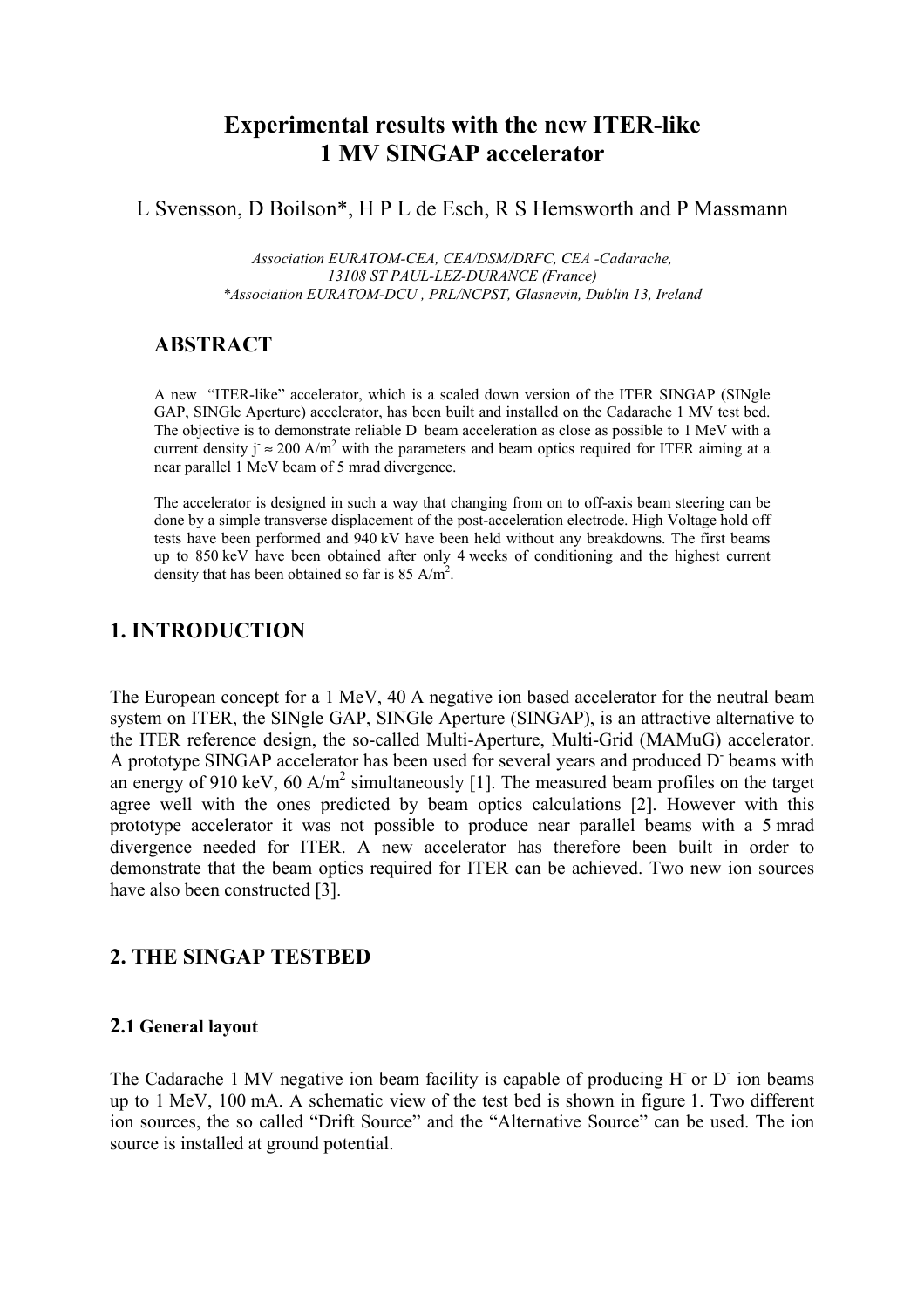The negative ions are first accelerated in the pre-accelerator to energies of 10-50 keV and thereafter up to 1 MeV in the post-accelerator. The beam calorimeter is located at high voltage (HV).



Figure 1. The 1 MV test facility at Cadarache.

### 2.2 The ion sources

The "Drift Source" is a revised version of the earlier prototype [4]. The source, which is now properly water cooled, is mounted inside the vacuum. The side plates are made by Cu deposition and contain the CoSm magnets for plasma confinement and the electron suppression filter. The top, bottom and back plates are made of OFHC Cu. They contain no magnets and the cooling water channels are made by deep drilling.

The "Alternative Source" is a new design where simple manufacturing techniques are used to provide a high performing source at a low cost. It can easily be interchanged with the "Drift" Source" since it has the same space envelope and is using the same cooling water manifolds. The side walls are made of explosion bonded Cu/SS sheet material. The cooling channels are deep-drilled in the Cu layer and the sheets are thereafter bend into a L-shape perpendicular to the water channels with the copper inside the L. Two such L's are then assembled to form a rectangular source body. All welds are done with TIG. The grooves for the confinement magnets and the electron suppression filter magnets are machined around the walls leaving 2 mm of copper between the magnets and the inside of the source. More detailed information can be found in [3].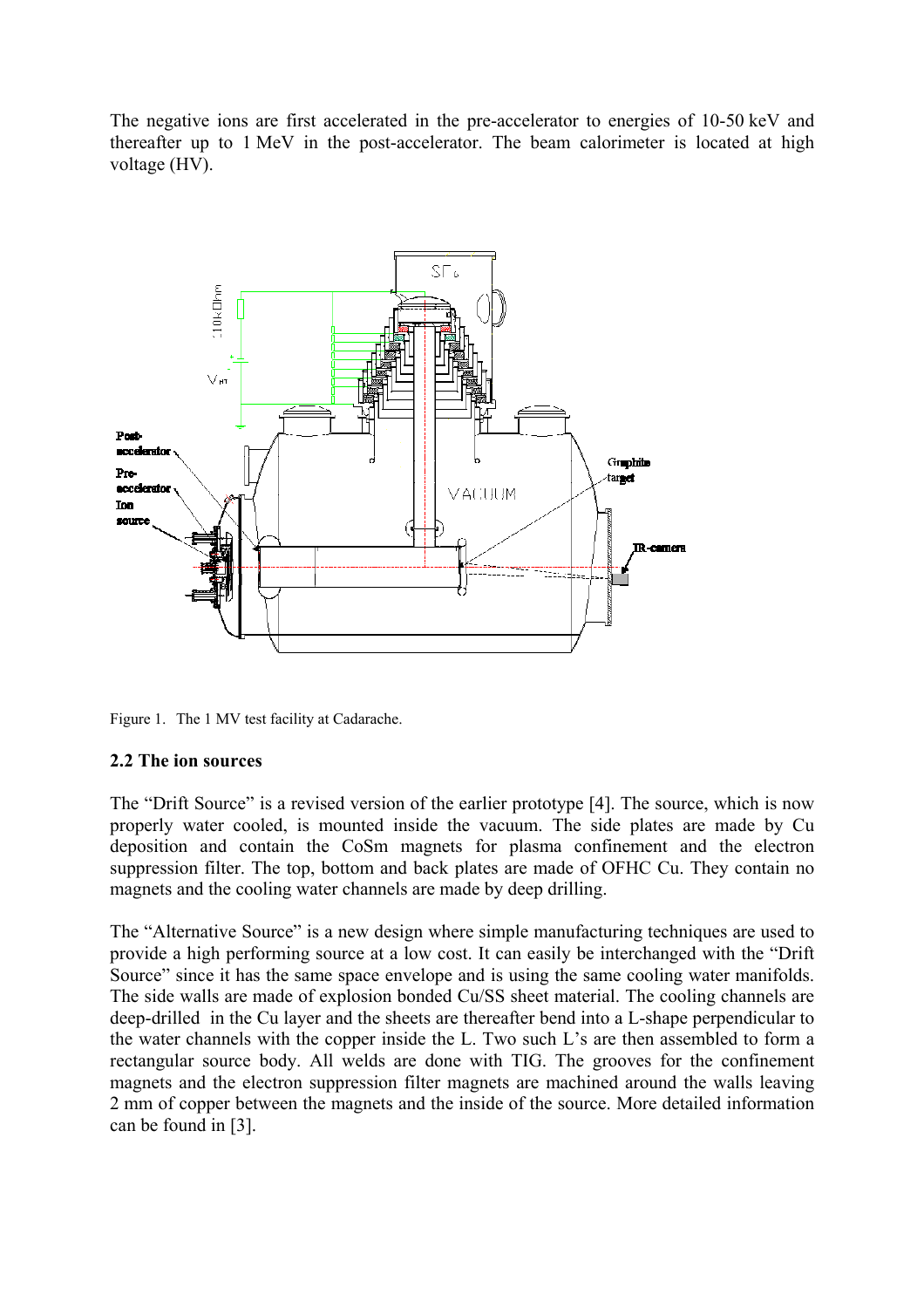#### 2.3 The accelerator

The pre-accelerator consists of a plasma grid, an extraction grid and a pre-acceleration grid. Each grid and its water tubes are embedded in a circular stainless steel (SS) grid support plate. These plates are mounted with alumina post insulators onto a common SS base plate. The extraction grid and the pre-acceleration grid have aperture patterns of  $5 \times 5$  with a horizontal and vertical pitch of 20 mm. A 20 mm high "kerb" made of stainless steel is fitted at the exit of the pre-accelerator. This kerb is used to "push" the outer beamlets towards the centre in order to merge the 25 beamlets to a near parallel beam while traversing the post-acceleration gap. Four different plasma grids have been made, with number of apertures varying from 3 to 25. The Cadarache 1 MV power supply has a current limit of 100 mA. This limits the numbers of apertures on the plasma grid to only three when  $200 A/m^2$ , 1 MeV beams are to be produced. However, for comparison of experiment and modelling it is more suitable to use rows of 5 apertures and reduce the beam energy. Two plasma grids, each with a row of 5 apertures have been made. One grid with a centre row and the second with the row placed at the bottom. This enables studies of space charge effects and the effects of the "kerbs" at a reasonable high current density. The plasma grid with 25 apertures will be used when the SINGAP accelerator will be tested at the megavolt test stand at JAERI, Naka in Japan in the near future, where a  $1 \text{ MV} - 1 \text{ A}$  power supply is available. A cross section of the "ITERlike" accelerator with the ion source can be seen in figure 2.



Figure 2. Vertical section of the "ITER-like" SINGAP Beam Source.

The 4 plasma grids have each two thermocoax heater elements embedded in the source side of the grids. This enables heating of the plasma grid to  $\approx 300$  °C for efficient negative ion production with Cs seeding of the source [5].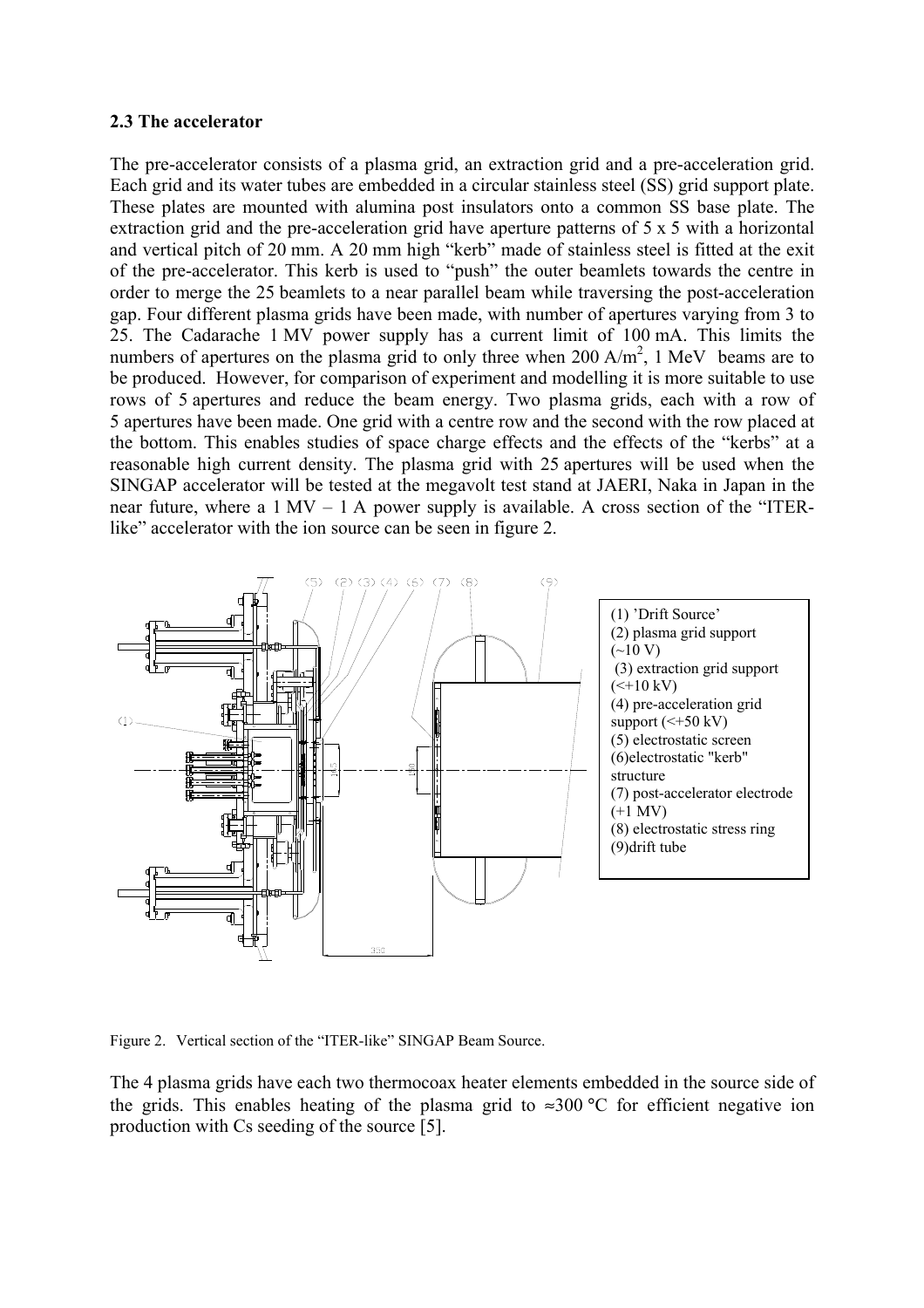The extraction grid and the pre-acceleration grid are both water cooled through horizontal channels between the aperture rows and incorporate CoSm magnets for electron suppression and/or ion trajectory correction. A schematic of the grids with their water channels and the magnets are shown in figures 3 and 4. Since the grids are rather complex they were manufactured using electrolytic Cu deposition in 3 cycles. A piece of OFHC Cu was first machined on one side for the cooling water channels and on the other for the magnets. The copper was thereafter deposited in two cycles to form the channels. The stainless steel water connections were thereafter fixed to the copper in a third cycle.



Figure 3. Pre- Accelerator Aperture Geometry (a) vertical, (b) horizontal cut  $(1)$  plasma grid,  $(2)$  extraction grid  $(3)$  pre-acceleration grid,  $(4)$  water channels



Figure 4. Magnet Configuration in the preacceleration grid viewed from downstream

The beamlets formed in the pre-accelerator are thereafter accelerated to an energy of 1 MeV in one step across the main acceleration gap of 350 mm. The post-accelerator electrode has only one large square opening and is made of OFHC Cu. It can be displaced vertically and horizontally, thus providing aperture offset beam steering to simulate the vertical steering  $(\pm 0.55^{\circ})$  required on ITER or just for correction of misalignment.

Both the pre-accelerator and the post-accelerator have been provided with electro-polished SS screens to reduce the electrostatic stresses and they are arranged to ensure that the beam optics is not influenced by fringe fields.

# 3. THE FIRST EXPERIMENTAL RESULTS AND COMPARISON WITH **SIMULATIONS**

#### 3.1 Voltage holding

The HV conditioning time has been drastically reduced from several days of conditioning to a few hours thanks to the new high power resistors installed in series with the 1 MV power supply. The resistor value is now 110 k $\Omega$  instead of 1 M $\Omega$  with the old prototype accelerator. The pulse length is now only restricted by the existing timing system, which limits the pulse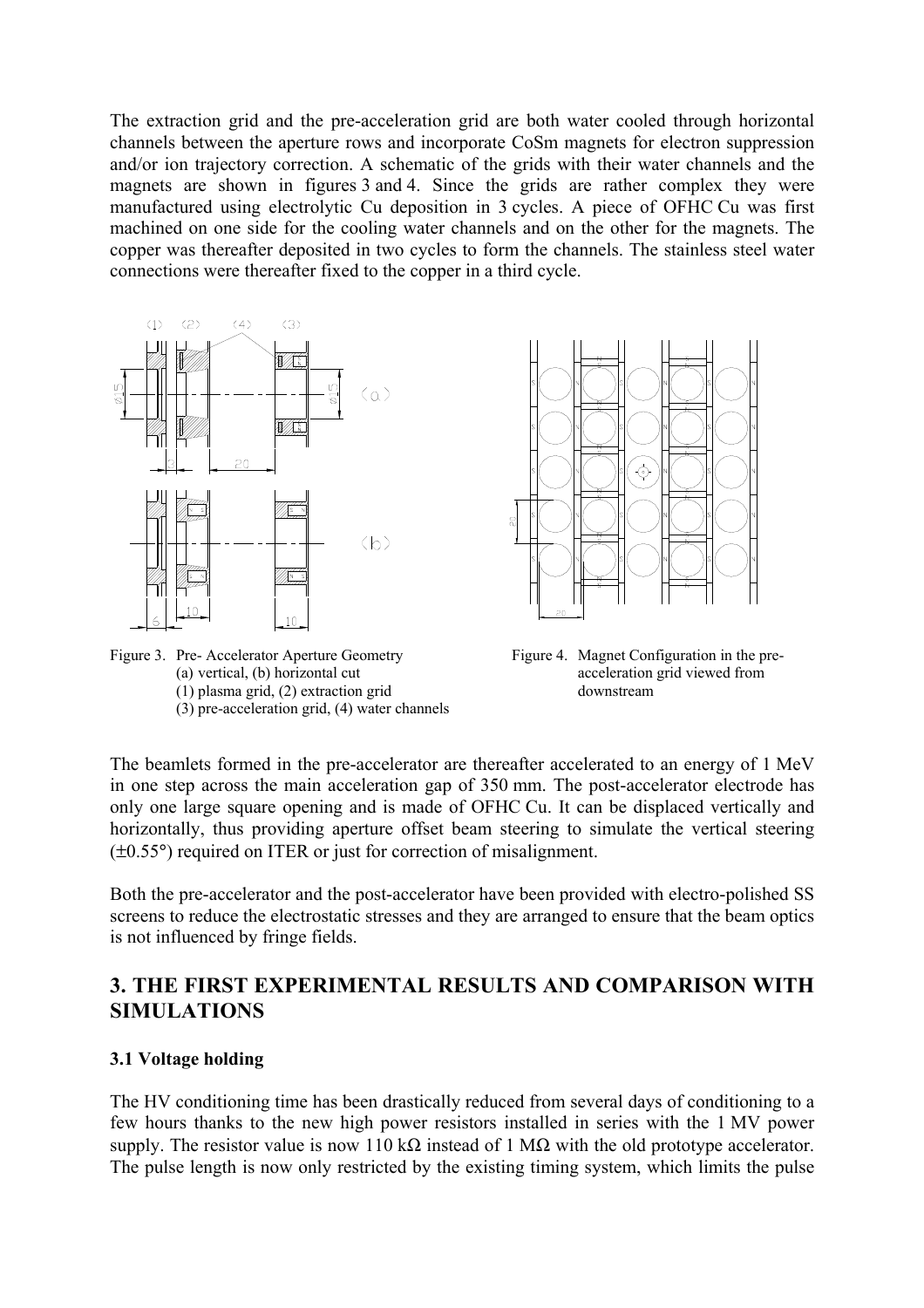length to 40 s. The anode structure inside the tank is getting warmer than before and some hot spots have been observed. Breakdown free HV pulses up to 940 kV were achieved after only 160 minutes of accumulated voltage on-time. Helium gas with a pressure of about 0.03 Pa was added into the vacuum tank in order to suppress dark currents [6]. This is slightly higher than what has been predicted for ITER (0.02 Pa) [7]. Higher voltages have not been attempted in order to spare the 1 MV power supply. The results of the HV conditioning can be seen in figure 5.



Figure 5. HV conditioning of "ITER-like" accelerator. Vht is the voltage holding in kV, Iht is the total electric current in mA and BD is the number of breakdowns in one pulse. Because no beams were extracted the electric current is equal to the dark current.

#### 3.2 Beam optics simulations

The first comparisons between simulations and experiments have been done for SINGAP in the ITER-like configuration. Shot 7545 was chosen for the simulation because the experimental data shows the three beamlets resolved. Thanks to this, a maximum of details can be compared.

The ITER-like accelerator is being operated with three beamlets. Looking from the target towards the pre-acceleration grid (against the beam direction), the apertures appear as in figure  $6$ .

Shot 7545 had 1.8 s of 28  $A/m^2$  D beams, 13 mA in total. This number is determined calorimetrically from the energy deposited onto the 19 mm thick Mitsubishi MFC 1A graphite target. Taking stripping losses into account, the extracted current density from the source was  $36$  A/m<sup>2</sup>. The extraction voltage was 2.5 kV, the pre-acceleration voltage 18 kV and the post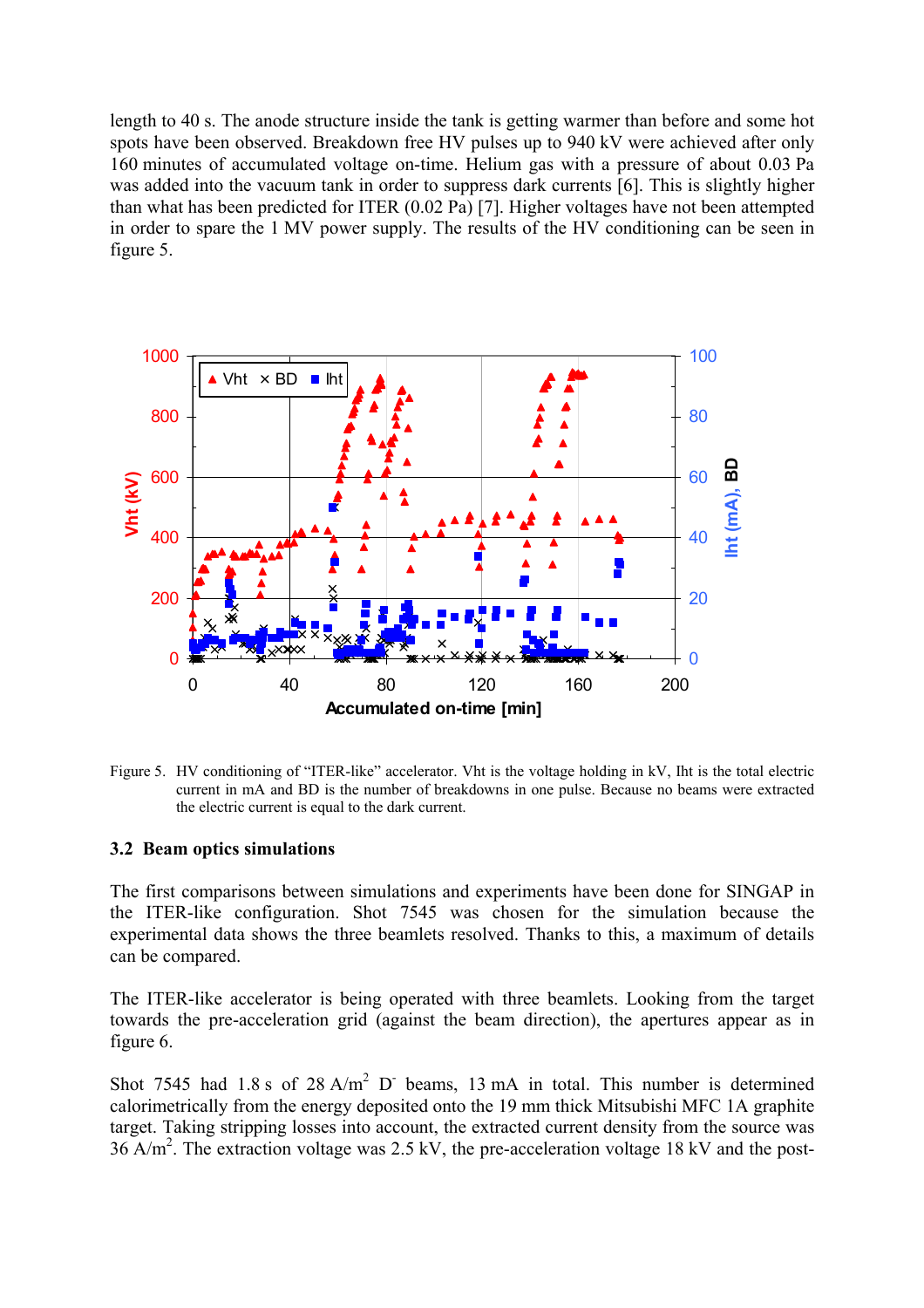acceleration voltage 625 kV. The source pressure was 0.4 Pa, the plasma grid was at 225  $^{\circ}$ C and caesium was introduced.



Figure 6. The apertures as seen against the beams (at an angle). The beam line centre goes through the middle aperture.

### 3.3 Simulation

The simulation procedure has been described in detail in [2] and also at the previous symposium [8]. In addition the temperature profiles are now corrected for the time and temperature dependent 3D heat diffusion occurring during the transit from the exposed front towards the rear face of the carbon target. The temperature and/or power density profiles are calculated using the in-house developed code DIFFUSE. It is the temperature distribution at the rear of the target that is measured with an infrared camera. In brief, our simulation procedure is:

- The electrostatic extraction and pre-acceleration of one beamlet from the source is  $\mathbf{1}$ . modelled with SLACCAD [9]. Space charge and stripping losses are included.
- The deflection of the beam inside the pre-accelerator due to all the magnetic fields  $2.$ present in the system is calculated by the in-house developed code TRACK [2], which makes use of the potentials imported from SLACCAD. One beamlet at a time is calculated. Because columns of beamlets traverse different magnetic fields, TRACK has to be run twice.
- $3<sub>1</sub>$ The calculated beamlet optics, including the deflection by magnetic fields, is input to the Vector Fields SCALA code [10]. This code handles all three beamlets and their interactions simultaneously in a finite-element model of the post-accelerator. The emittance diagrams of the post-accelerated beams are obtained 106 mm inside the postacceleration drift tube (anode), where space-charge compensation is assumed to take place
- The calculated emittance by SCALA is imported into a transmission code that calculates  $\overline{4}$ . the drift of the three beamlets. The transmission code then calculates the power density incident on the carbon target.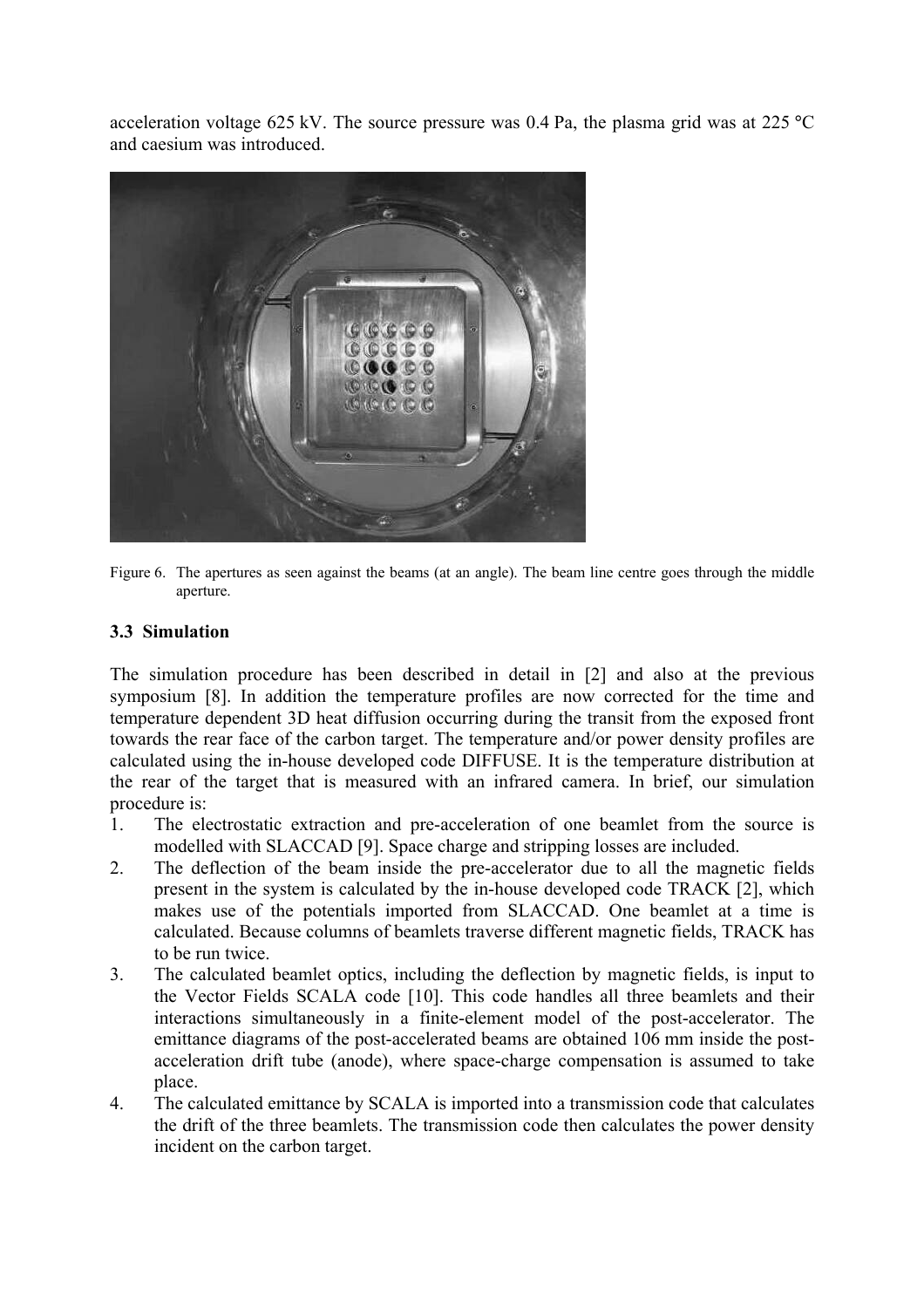$5<sub>1</sub>$ The DIFFUSE code calculates the heating of the target under the incident beam power density profile using the temperature dependent values of the specific heat and conductivity of the MFC 1A material. For the "uni-directional" graphite material used the heat conduction in the beam direction is some 20 times larger in the beam direction than in the perpendicular direction. In this way the beam profile information is almost retained if the beam profiles are not too narrow. However, for the steep temperature gradients produced by the narrow "ITER-like" beam, transverse heat diffusion plays a role and the temperature profile at the back of the target as a function of time is therefore calculated with DIFFUSE.

The parameters for shot 7545 have been put into SLACCAD and the beam optics calculated. The calculated pre-accelerated beamlets are 2.8 mm in radius and convergent by 25 mrad. TRACK calculates almost zero deflection for the beamlets on the right in figure 6 because the deflections by filter and electron suppression fields nearly cancel. The beamlet on the left, however, is deflected 12 mrad downwards and 11 mrad to the right (that is before postacceleration).

The simulation by SCALA is shown in figure 7 together with a picture of a typical preaccelerated beam captured from a DVD movie sequence taken by an optical camera through a window above the accelerator. In contrast to our previous (prototype) SINGAP accelerator, the beams do not cross over anymore. This is confirmed by SCALA and all our DVD's.



Figure 7. Post-acceleration of three beamlets in ITER-like SINGAP. To the left a photo from the beam taken from above at an oblique angle. To the right a SCALA simulation of shot 7545 viewed from a similar direction. The two beamlets on the right appear as one bright beamlet because the line of sight passes through both of them.

For an ideal beam (realistic beams, see below), neglecting effects of aberration, grid misalignment etc., the beamlet divergence calculated by SCALA is very good, around 2.5 mrad. The horizontal direction angle is around 1 mrad, the vertical direction angles are larger due to the magnetic fields. This is consistent with the ITER design.

The transmission code calculates the power density on the carbon target, 3.1 m further downstream, assuming Gaussian beamlets with the starting position, width, divergence and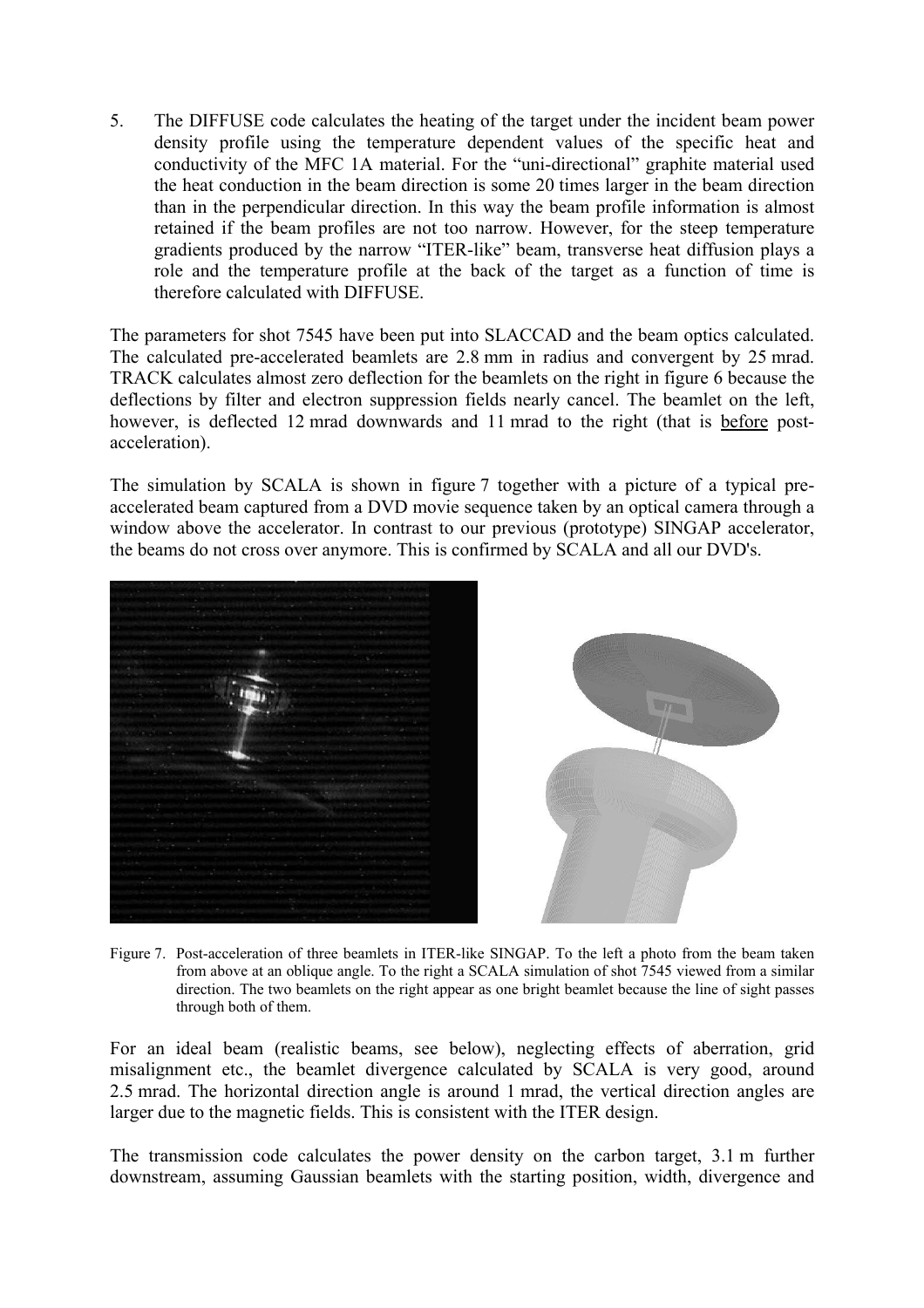steering direction calculated by SCALA. Due to the low divergence, the calculated power density is very high, up to  $2 \, \text{kW/cm}^2$ , and contained in a narrow profile.

Figure 8 gives the calculated profiles by DIFFUSE at  $t = 1.0$  s and  $t = 2.8$  s. The beam was on from  $t = 0$  to  $t = 1.8$  s. The reason why we take a profile 1 s after the beam is to allow all the heat to diffuse from front to back, thus allowing calorimetric measurements. Due to lateral diffusion, the apparent power density in figure 8 is lower than the calculated input power density.



Figure 8. Power density profiles at the back of the carbon target as calculated by DIFFUSE. The beam was on from  $t = 0$  to  $t = 1.8$  s. The power per beamlet is 2.7 kW.

#### 3.4 Experimental data

The measured data are shown in figure 9. The right picture is derived from the standard Agema 782 IR camera system and taken at 2.8 s, which is 1.0 s after the beam was turned off. The left picture is from a modern Flir 550 IR camera system (on temporary loan from UKAEA, Culham, UK) and taken at 1.0 s into the beam.



Figure 9. Infrared data from the back of the carbon target for shot 7545 (2.8 mA/cm<sup>2</sup> D<sup>-</sup>). LHS: from the new camera, taken during the beams at 1.0 s. RHS: from the old camera, taken 1.0 s after the 1.8 s beam.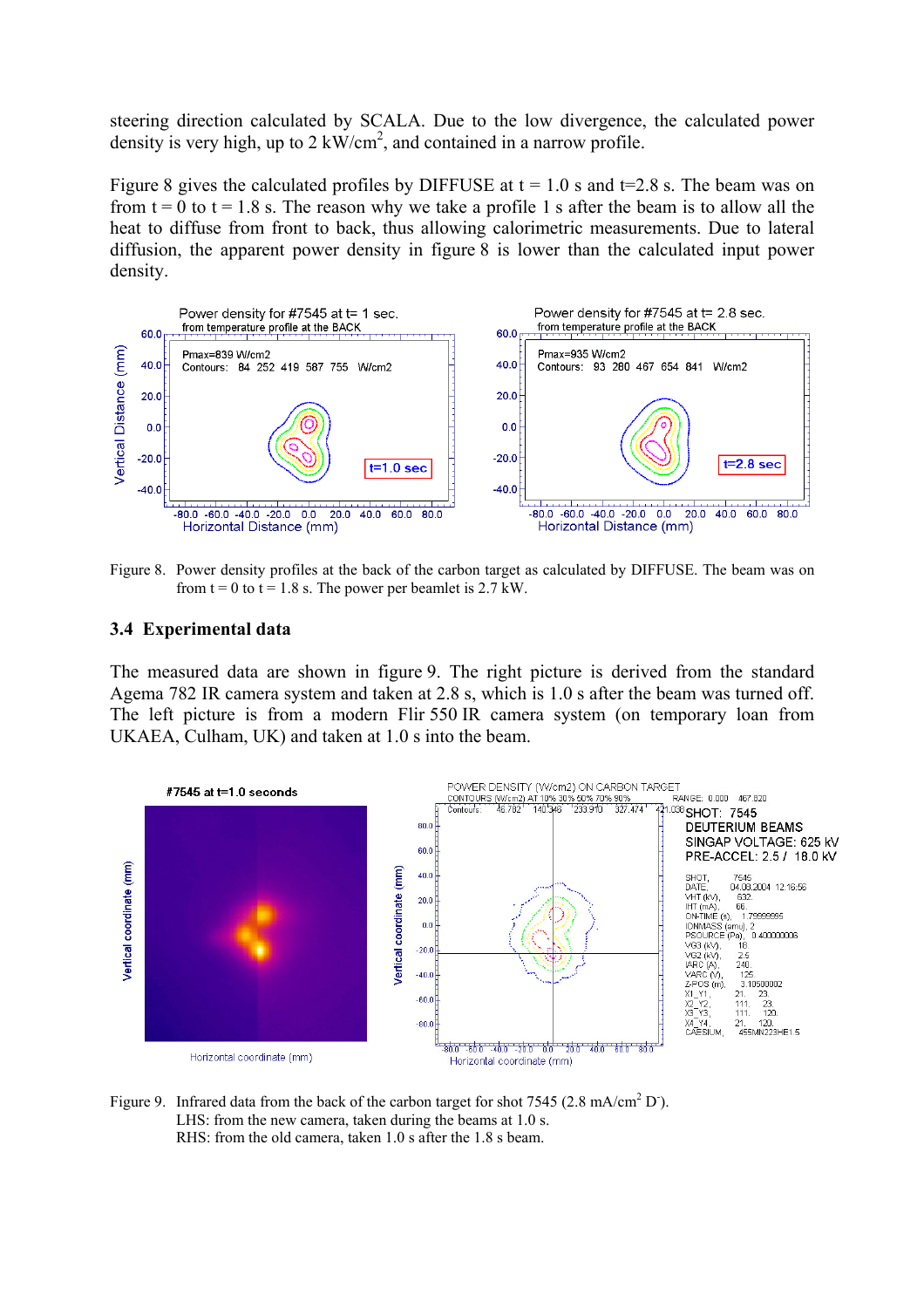We see from the data in figure 9:

- The two beamlets on the right are vertically 30 mm apart (the calculation gives 23 mm).
- The lower two beamlets are horizontally 11 mm apart (the calculation gives 12 mm).  $\bullet$
- The maximum power density is only half the calculated value in figure 8.  $\bullet$
- The power density profile is wider than calculated, but the central part not by very much.

The reason why the beamlets are vertically further apart than calculated is not yet clear.

### 3.5 Realistic beams

The calculations are idealised in the sense that they do not include things like finite ion temperature, mechanical inaccuracies, thermal distortion and expansion of the grids, nonuniformity of D flux to the plasma grid, effect of the magnetic fields on the plasma meniscus, etc. To take this into account, we used to arbitrarily degrade the calculated beamlets and call the result "realistic beams" [2], [8].

With the experimental profile information, we have tried to figure out what beams are needed to reproduce the measured profile. From figure 9 the calculated power density is twice the experimentally measured one. Therefore, the simulated beamlet divergence needs to be increased. We assume that the relative starting positions of the beamlets at  $z = 478$  mm are correct and adjust the steering angles to match the measured positions on the target. This resulted in calculated profiles that are too narrow at the edge and too wide in the centre (smearing out the individual beamlets). It therefore seems that a narrow beam  $+$  halo is required to match the measured profiles.

It turns out that beamlets with a divergence of around 3 mrad fit the central profile well. To match the edge of the profile, a 7 mrad halo had to be introduced. 60% of the power is in the narrow beamlets and 40% of the power is in the halo. Steering angles are within 1 mrad from the calculation, except for the vertical steering of the central beamlet, which appears almost 3 mrad higher than calculated.

Figure 10 shows the calculated and measured power density profiles overlaid. Care was taken that the absolute power density at like coloured contours is the same. It follows that excellent agreement is found.

### 3.6 Higher current densities experiments

There has been a limited number of shots done so far with the new "ITER-like" accelerator. They are all displayed in figure 11. All shots were done with deuterium. Caesium was gradually introduced to the source from shot number 7280 onward. At the end of the shots shown here we had introduced 1.9 g of Cs. Beam energy of 850 keV was obtained in shot 7143 with a current density of 15 A/m<sup>2</sup>. This shot was done without caesium. Breakdown free shots with Caesium gave beams with an energy of 580 keV and a current density of 85 A/m<sup>2</sup>.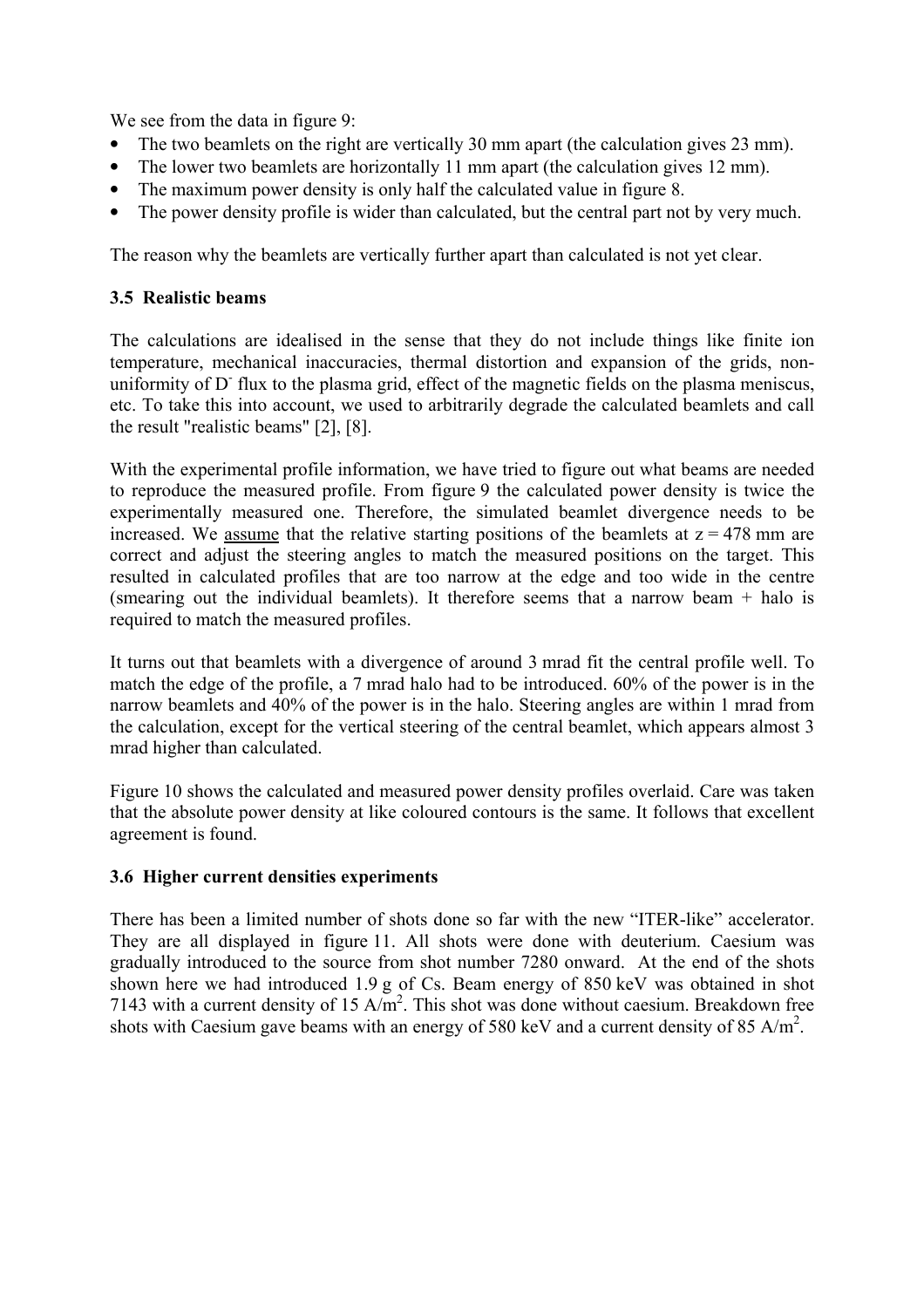

Figure 10. Overlay of a calculated profile (including halo and heat diffusion) and the measured profile of shot 7545, 1 s after the shot. The power density at equally coloured contours is the same.



Figure 11. D' beam energies and current densities for the shots done so far with the "ITER-like" accelerator. The current densities in this graph are slightly over-evaluated due to different software being used.